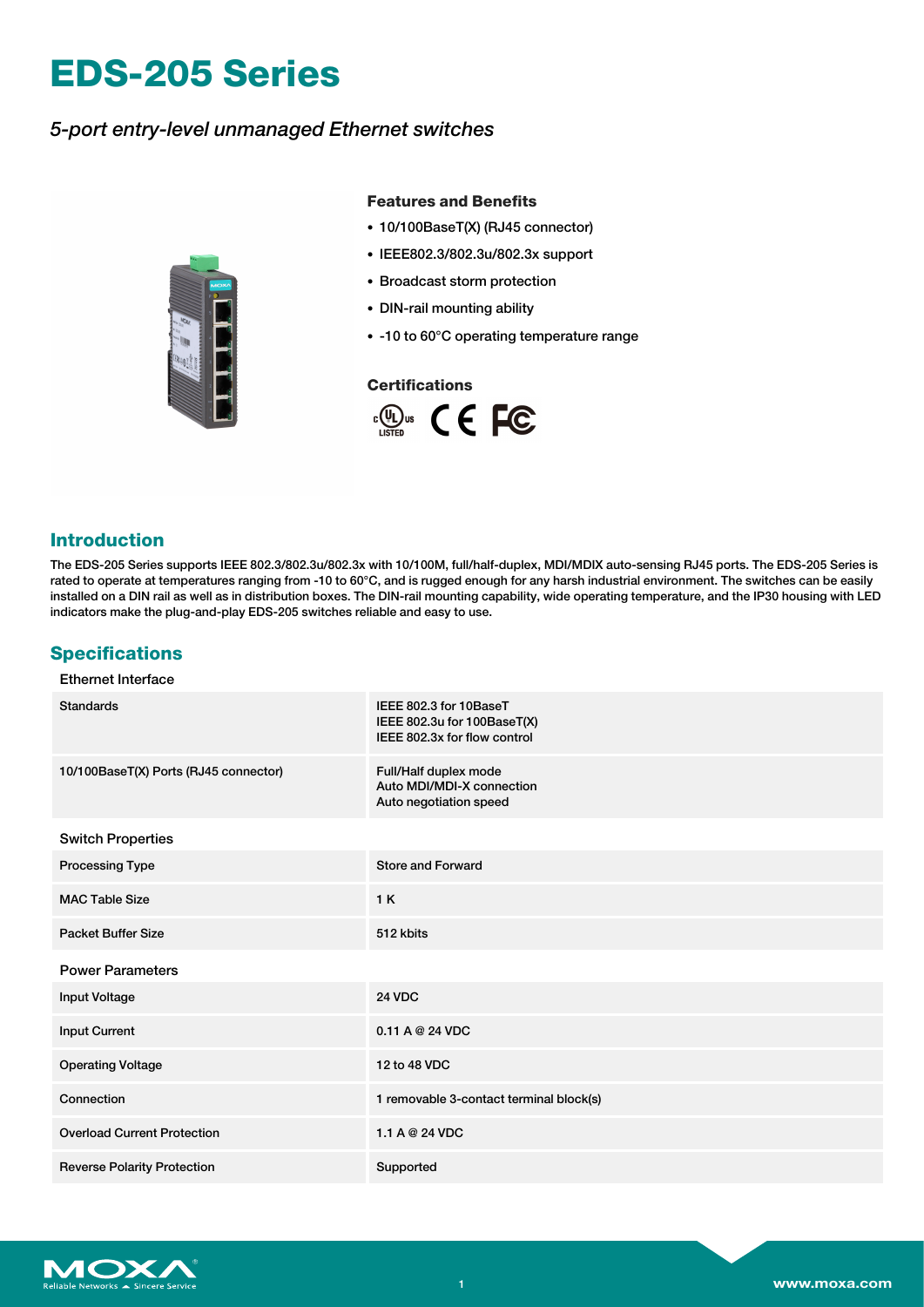| <b>Physical Characteristics</b>        |                                                                                                                                                                                                                                            |
|----------------------------------------|--------------------------------------------------------------------------------------------------------------------------------------------------------------------------------------------------------------------------------------------|
| Housing                                | <b>Plastic</b>                                                                                                                                                                                                                             |
| <b>IP Rating</b>                       | <b>IP30</b>                                                                                                                                                                                                                                |
| <b>Dimensions</b>                      | 24.9 x 100 x 86.5 mm (0.98 x 3.94 x 3.41 in)                                                                                                                                                                                               |
| Weight                                 | 135 g (0.30 lb)                                                                                                                                                                                                                            |
| Installation                           | DIN-rail mounting                                                                                                                                                                                                                          |
| <b>Environmental Limits</b>            |                                                                                                                                                                                                                                            |
| <b>Operating Temperature</b>           | -10 to 60°C (14 to 140°F)                                                                                                                                                                                                                  |
| Storage Temperature (package included) | -40 to 85°C (-40 to 185°F)                                                                                                                                                                                                                 |
| <b>Ambient Relative Humidity</b>       | 5 to 95% (non-condensing)                                                                                                                                                                                                                  |
| <b>Standards and Certifications</b>    |                                                                                                                                                                                                                                            |
| Safety                                 | EN 60950-1, UL 508                                                                                                                                                                                                                         |
| <b>EMC</b>                             | EN 55032/24                                                                                                                                                                                                                                |
| <b>EMI</b>                             | CISPR 32, FCC Part 15B Class A                                                                                                                                                                                                             |
| <b>EMS</b>                             | IEC 61000-4-2 ESD: Contact: 4 kV; Air: 8 kV<br>IEC 61000-4-3 RS: 80 MHz to 1 GHz: 3 V/m<br>IEC 61000-4-4 EFT: Power: 1 kV; Signal: 0.5 kV<br>IEC 61000-4-5 Surge: Power: 1 kV; Signal: 1 kV<br>IEC 61000-4-6 CS: 3 V<br>IEC 61000-4-8 PFMF |
| Shock                                  | IEC 60068-2-27                                                                                                                                                                                                                             |
| Vibration                              | IEC 60068-2-6                                                                                                                                                                                                                              |
| Freefall                               | IEC 60068-2-31                                                                                                                                                                                                                             |
| <b>MTBF</b>                            |                                                                                                                                                                                                                                            |
| Time                                   | 3,915,945 hrs                                                                                                                                                                                                                              |
| <b>Standards</b>                       | Telcordia (Bellcore), GB                                                                                                                                                                                                                   |
| Warranty                               |                                                                                                                                                                                                                                            |
| <b>Warranty Period</b>                 | 5 years                                                                                                                                                                                                                                    |
| <b>Details</b>                         | See www.moxa.com/warranty                                                                                                                                                                                                                  |
| <b>Package Contents</b>                |                                                                                                                                                                                                                                            |
| <b>Device</b>                          | 1 x EDS-205 Series switch                                                                                                                                                                                                                  |
| Documentation                          | 1 x quick installation guide<br>1 x warranty card                                                                                                                                                                                          |